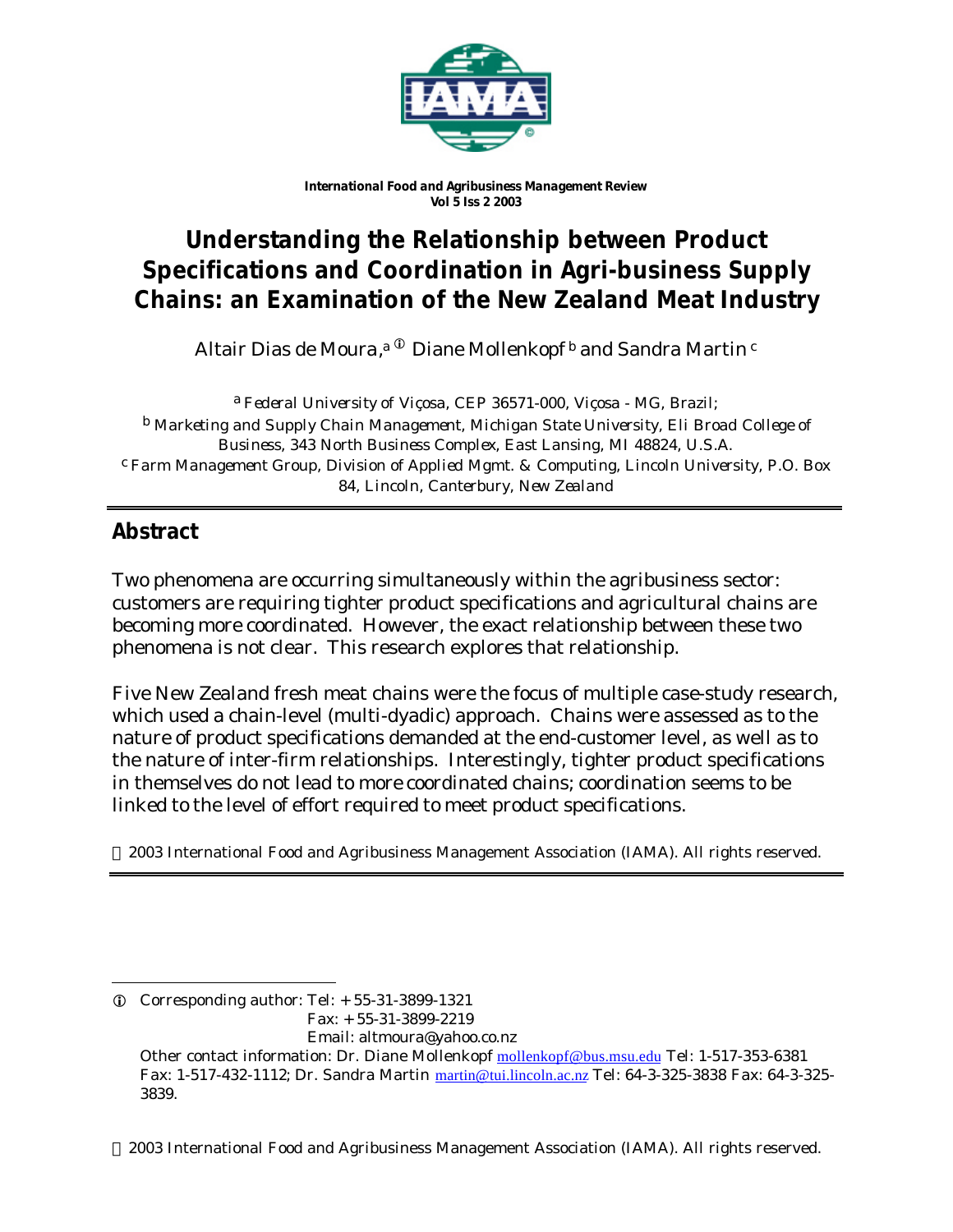#### **1. Introduction**

Dramatic changes are taking place in the agricultural food sector. Consumers are more aware of product diversity, safety, quality, and environmental issues (Saxowsky and Duncan, 1998) and, consequently, are demanding products with tighter specifications associated with characteristics such as quality, practicality, and environmental friendliness. Agribusiness firms are increasingly concerned about maintaining adequate supply of products, satisfying consumers, meeting stricter regulations, and surviving in a highly competitive environment. For instance, firms have established various types of arrangements with suppliers in different parts of the world in order to guarantee year-round supply to specific markets (Gifford, Hall, and Ryan 1998). In the same way, joint ventures have been put into place to quickly and efficiently pool resources in order to respond to changes in the market, without incurring long-term and risky capital investment (IRN Limited, 2001). Improved supply chain coordination represents one method being advocated to more efficiently and effectively use resources to respond to these changes in the agribusiness sector.

The concurrent demand for tighter product specifications and the rise of increasingly integrated agricultural chains are two noticeable phenomena that seem to be related. However, the exact relationship between these two events is still not clear. Some experts affirm that tighter and entirely coordinated chains in response to changes in agribusiness (e.g. tighter product specifications, increasing competition and food safety concerns) is not an inevitable destination for all agricultural chains (Boehlje, Schrader, and Akridge, 1998). Thus, the purpose of this paper is to explore the relationship between product specifications and supply chain structure, with particular emphasis on whether tighter product specifications can be associated with more integrated agribusiness chains, and the nature of the relationship between the two.

### **2. Research Framework**

The research framework supporting the investigation focuses on the product specifications that customers demand from a firm, and how these specifications can affect inter-organizational relationships within the supply chain. Two continua are suggested to assess the status of product specifications and inter-firm relationships. The product specification continuum ranges from "loose" product specifications on one end, to "tight" product specifications on the other. The combination of the number and nature of requirements demanded by customers, the range of tolerance for the requirements, and the penalties or rewards that the customer establishes were the three basic elements taken into account to assess the status of the product specifications.

In its turn, the inter-firm relationships continuum ranges from the "Discrete" pole to the "Relational" pole, which is further extended to include Vertical Integration by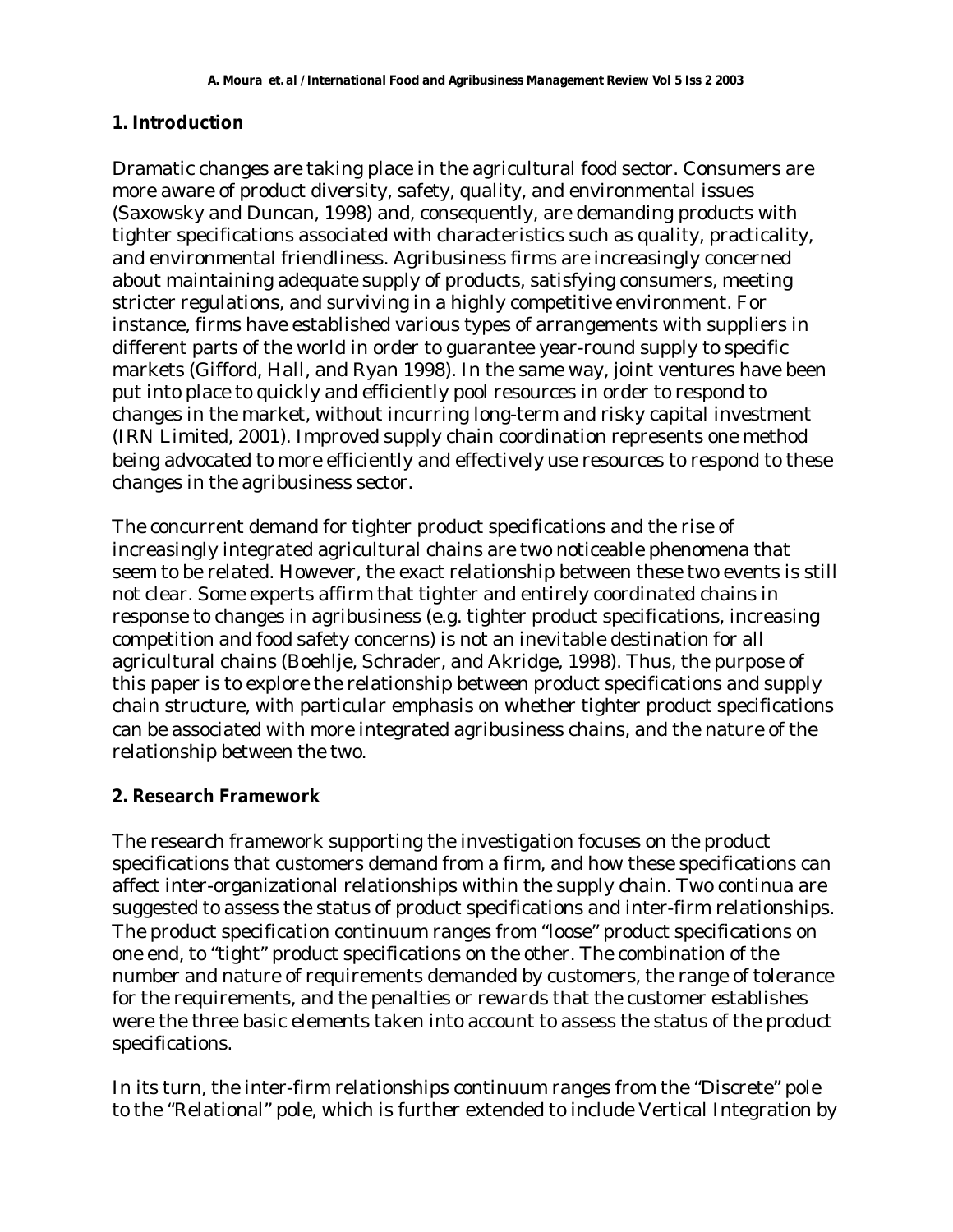ownership (Dwyer, Schurr, and Oh, 1987; Peterson and Wysocki, 1998). At the Discrete pole, the exchange between parties is considered as impersonal as possible. Departing from the Discrete Relationship pole, the characteristics that express an increasing degree of closeness between two firms, such as level and frequency of information exchange, co-operative behavior (e.g. cross-teams), integration of business functions, joint-investments, trust and interdependence (Ellram and Hendrick, 1995), move the relationship towards the "Relational" pole(Cooper et al., 1997).

The two-continua framework is based on the logic that firms reach customers' product specifications by managing their own business processes<sup>1</sup> as well as by influencing the business processes of suppliers through the relationships developed with them. Thus, the ability to meet customers' product specifications involves "Make vs. Buy" decisions that affect the way firms relate to each other in the chain.

Incorporating the two continua into a broader context of agribusiness supply chains, Figure 1 suggests that the product specifications a firm receives from its customers depend on the customer's demand, market demand and segment, and regulatory issues. Market demand and segment are a function of the firm's strategic choice of the market(s) it aims to supply (Akridge et al., 1999), while regulatory issues are related to consumer and animal health and environmental issues that may trigger efforts related to traceability, liability, identity preservation and biological security (Hobbs and Young, 2000).



**Figure 1:** Factors Affecting the Firm's Management of Business Processes and its Relationships with suppliers.

l 1 Porter defines business processes as comprised by primary and secondary activities (Porter, 1980).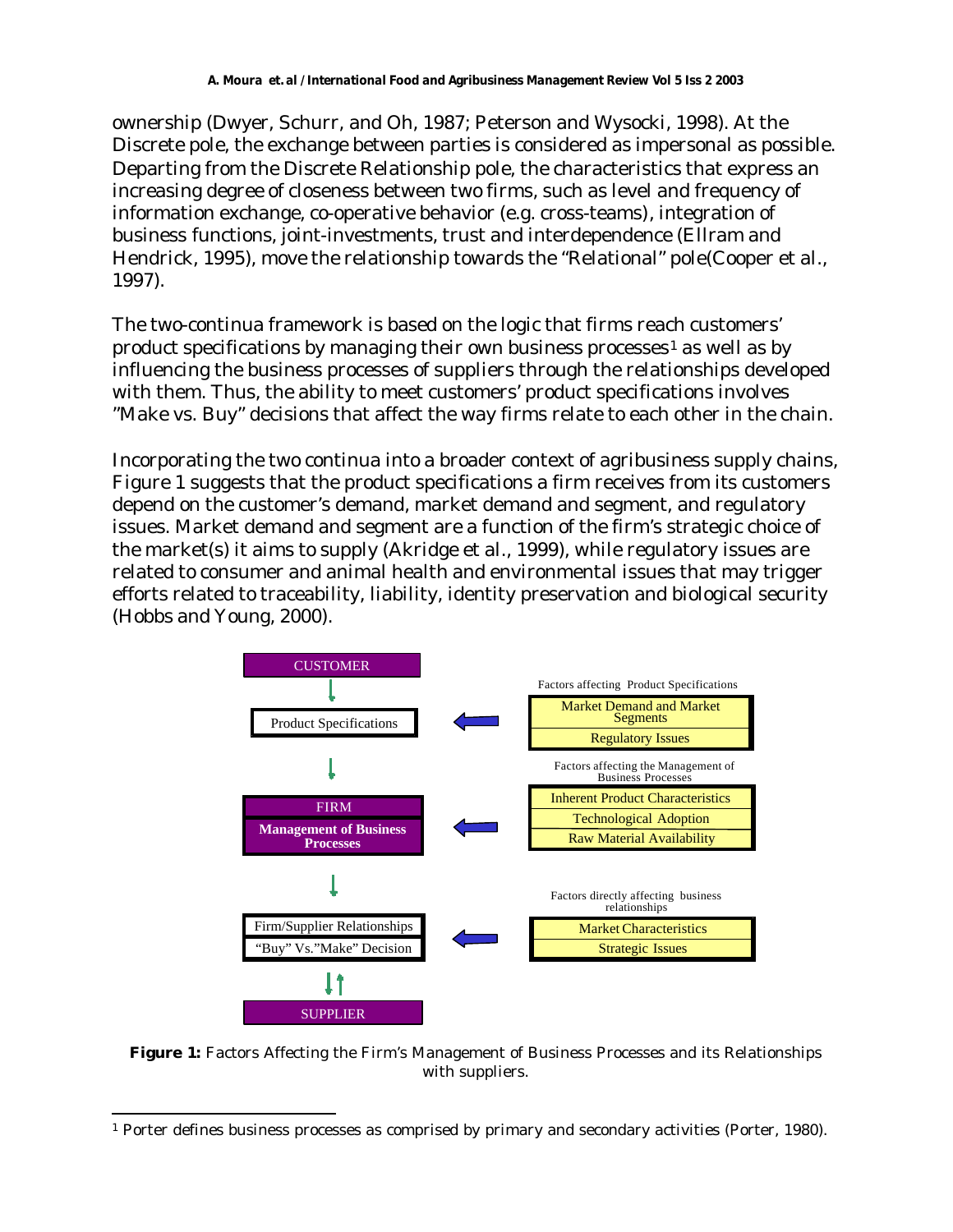In turn, a firm's business processes are affected by the product specifications demanded by customers, the inherent characteristics of the product, technological adoption, and availability of raw materials. Inherent characteristics of the product, such as perishability (Hobbs and Young, 2000), as well as technological adoption (Saxowsky and Duncan, 1998) may affect business processes by demanding a higher level of business process integration between firm and supplier. This integration would be the response to situations, such as the presence of asset specificity, and interdependence of process and/or raw material at the firm-supplier interface. These aspects affect the firm's "Make or Buy" decision, which affects the kind of inter-firm relationship that the firm and its supplier establish.

Lastly, the relationship between firm and supplier can be also affected by their strategic orientation (Laios and Moschuris, 1999). This orientation may include efforts to respond to future market and consumer signals (Market Characteristics), to act and react against competitors, to build capabilities to ensure more efficient product and distribution systems, and to reduce costs (Copacino, 1997).

Two underlying theoretical propositions were established to guide the research. These were: (1) the customer's demand for tight product specifications may lead to the development or use of special procedures<sup>2</sup> to manage firm's business processes; and (2) the development of special procedures may lead to the establishment of firm-supplier relationships that can be characterized as relational exchange or vertical integration. If these propositions hold, then it would be expected that tight product specifications would lead to more coordinated chains. These two broad propositions encompass minor propositions relating product specifications to aspects involved in production processes, such as raw material dependence, integration and asset specificity. These aspects then would affect inter-firm relationships.

### **3. Methodology**

l

Because of the research focus on chain-level issues and inter-relationships between firms within agribusiness chains, the desired unit of analysis was the chain itself, with intra-chain dyads (pairs of buyer-supplier firms) comprising sub-units of analysis. Due to this complexity, a qualitative research design was deemed appropriate. A multiple case approach (Yin, 1994) was adopted, applying the research framework highlighted in the previous section to as many dyads as possible along each chain studied, so as to bring chain level issues to light.

The case study method was deemed appropriate because: (1) the research questions are concerned about *how* and *why* agribusiness chains may become more integrated; and (2) the changes and re-structuring of agribusiness chains represents a

<sup>2</sup> The term "special procedures" means the procedures that demand specific training or investment in technology, production systems, machinery, or personnel; integration; and that are not common practices in the industry or sector of focus.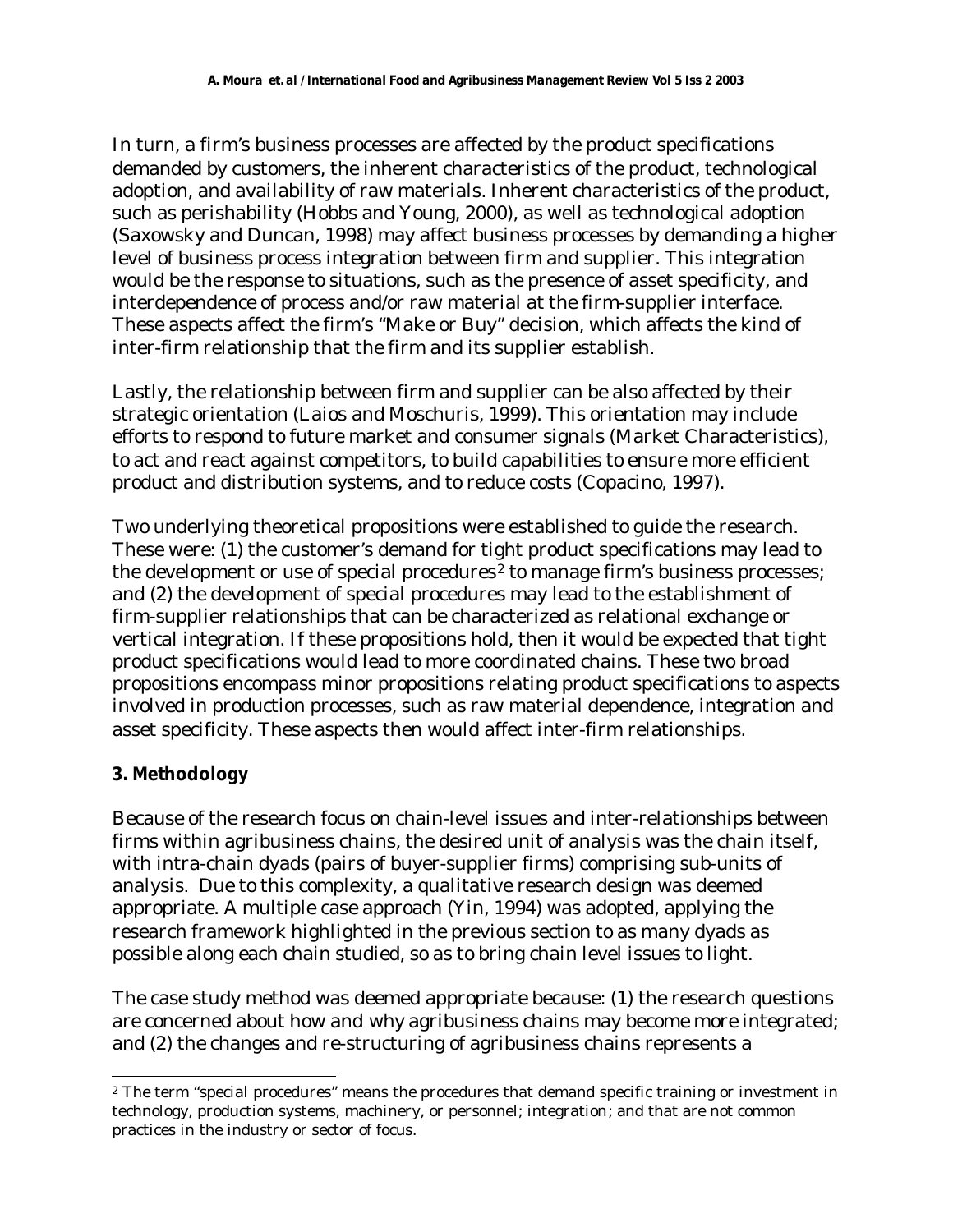contemporary phenomenon, which includes present behavioral aspects and involve several contextual variables that would be difficult to control (Yin, 1994; Sterns, Schweikhardt, and Peterson, 1998). In order to investigate different situations, a multiple-case study approach was adopted (i.e. different chains were explored). A Case Study Protocol was developed to ensure transparency and rigor in the research procedures. This protocol involved the definition of the basic research questions, theoretical propositions, number of cases and unit of analysis, data sources and sampling, questionnaires and interviews, and case study sites.

Data were gathered through in-depth interviews with key persons in the firms, which included questioning about customer's demand, firm's business processes, firm's demand from its supplier as well as the characteristics of the firm's relationship with a customer and a supplier. In each case study, most of the chain firms from farm-level production up to retailing level were interviewed. In total, 21 in-depth interviews (average time of 1 hour) were performed for the five chains explored. In addition, some follow-up interviews were performed to clarify doubts and ask additional questions.

Following Yin's framework (Yin, 1994), one chain was explored at a time; the findings and characteristics of the chain explored became the starting point for the following chain. The study of each chain involved data gathering and processing, information analysis and report writing. The interviews were recorded and then transcribed. The relevant part of the text was coded according to the procedures suggested by Miles & Huberman (1984). The analysis of the coded text aimed to get information to address the propositions. In the case study approach, propositions aim to guide the research investigation, bringing focus to the data-gathering phase. Thus, the aim is not to prove or disprove the propositions.

After the last chain exploration, a cross-case analysis was performed, which led to the main findings of the research. Five chains were explored inside the New Zealand domestic fresh meat market: two pork (commodity pork and specialized pork), one beef, one chicken, and one lamb meat chain (for a brief description of the chains see Appendix). The choice of fresh meat aimed to use a product that could be compared across chains, but that would present enough diversity to enrich the study findings.

#### **4. Results and Discussion**

Basic characteristics of the chains investigated allowed them to be classified into three kinds of profiles: a) supply-end vertically integrated chains, b) market-end vertically integrated chains, and c) a network chain.

The supply-end vertically integrated chains included the commodity pork and chicken chains. These chains use vertical integration by ownership as the main coordination tool for managing the supply end of the chain. The vertical integrator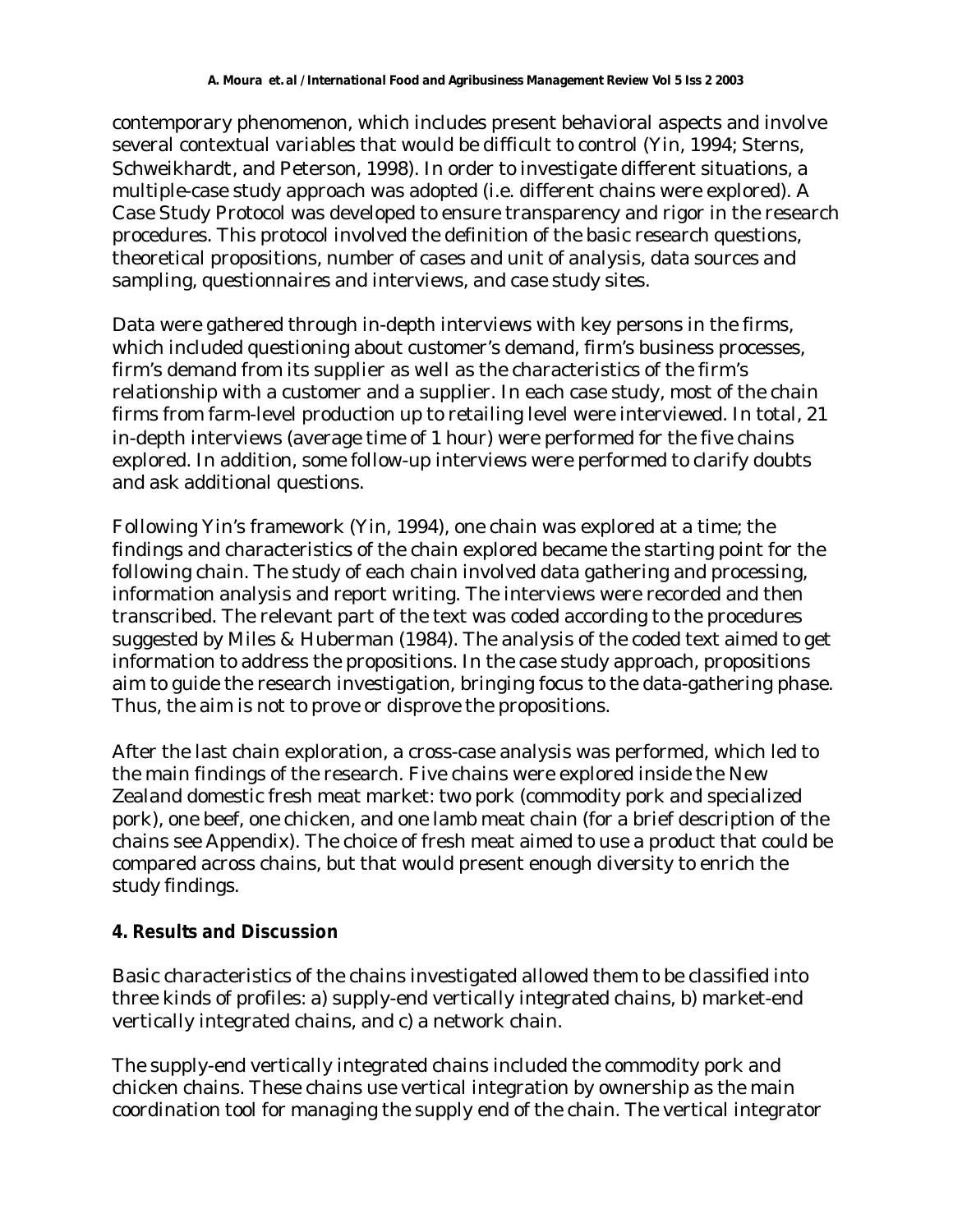owns the animal breeding level and the meat processing and wholesaling levels, while establishing production contracts with growers for the animal finishing phase. The chains deliver the product to the commodity market, in which acceptable quality and low prices are the main desirable product characteristics. The relationships between vertical integrator and retailers can be characterized as discrete.

In the market-end vertically integrated chains (beef and lamb chains), vertical integration tool is used to manage the market end of the chain. These chains are coordinated by supermarket groups who own the meat processing, distribution, and retailing levels. Furthermore, the supermarket groups also integrate the finished animal procurement function, which then selects the animals on the open market using discrete relationships to facilitate this. The chain's products can also be considered commodities, with acceptable quality and low price are the main product characteristics.

Lastly, the network chain refers to the specialized pork chain. This chain presents a network configuration, in which firms have multiple contacts with other firms at different levels of the chain, mainly through the use of relational relationships. Chain levels are tightly integrated, highly interdependent, and deliver a differentiated product to a niche market. This happens because seemingly small procedures performed by sovereign firms strongly affect the quality and characteristics of the chain's end product. High quality and food safety are the main product characteristics delivered.

In addition to the development of the three profiles, analysis next extended to the two-continua framework. The exploration of each agribusiness chain and the performance of the cross-case analysis led to the assessment of the customer product specifications status for each chain, which was plotted on the product specification continuum (Figure 2).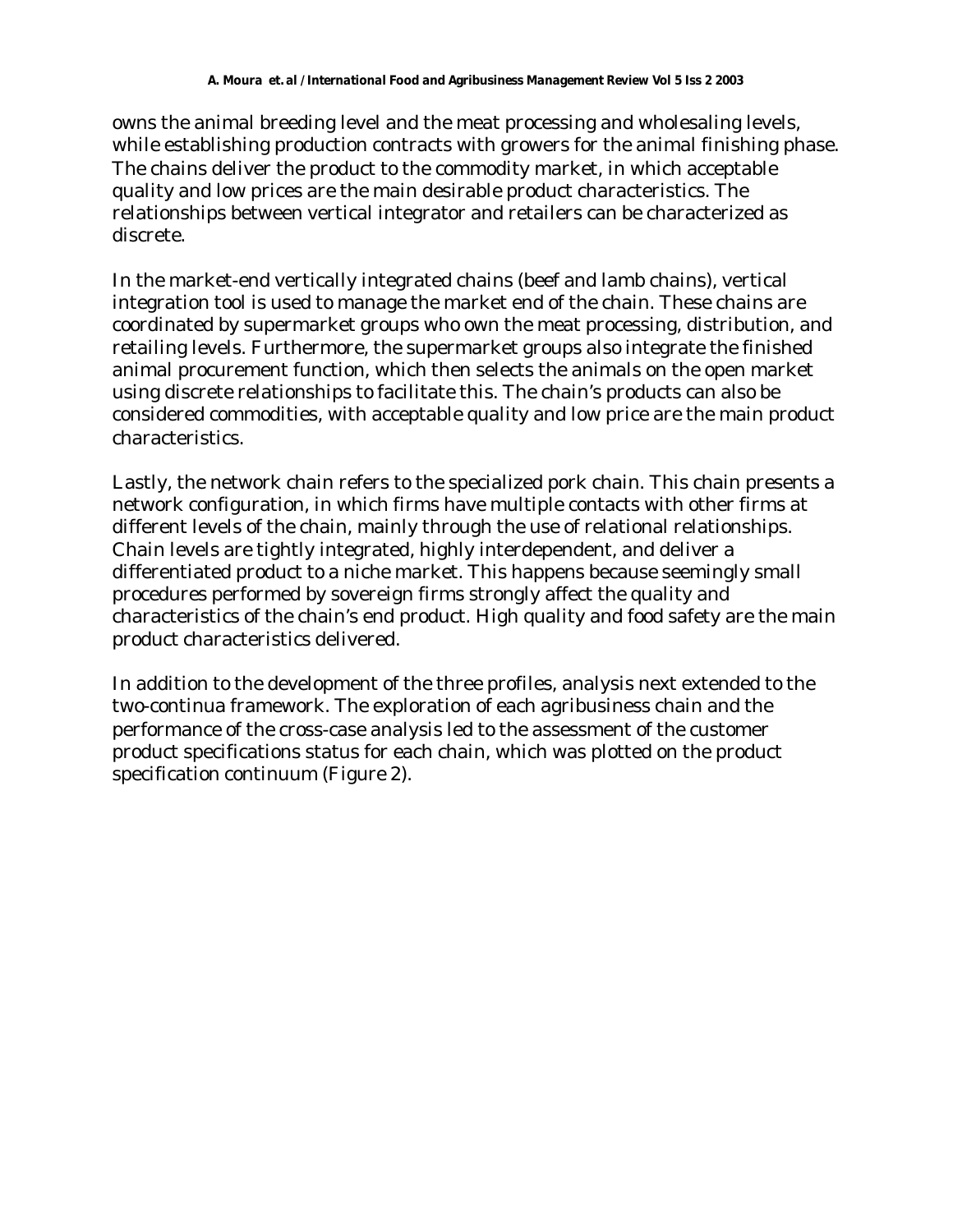

Figure 2: Chain Level Product Specification Rank<sup>3</sup>

The definition of the inter-firm relationship status involved the analysis of the type of relationships established by each dyad that comprised a chain. This process led to the establishment of the number of Discrete and Relational Relationships, including Vertical Integration that each chain presented. Each inter-firm relationship was assessed by considering the different partnership components that each one presented. The level of coordination of a chain was assessed by taking into account the number of different relationships between the firms that comprise that chain. The higher the number of close relationships (Relational Relationships and Vertical Integration) a chain exhibits, the higher its degree of coordination. With this approach, the chains were ranked according to their level of collaboration (Table 1).

A comparison of the chain product specification rank (Figure 2) and the chain coordination rank (Table 1) reveals interesting situations related to the link between the product specifications and the level of chain coordination. When the chains that deliver tighter product specifications are put in the context of chain coordination, notice the interesting situation of the lamb and beef chains. While these chains delivered products with tight specifications, they have the lowest level of chain coordination among the cases studied. Thus, the fact that the chains deliver products with tight product specifications does not necessarily mean that chains are highly coordinated.

l

<sup>3</sup>The Chicken Chain was explored taking into account two different retailing channels; Supermarket and Restaurant channels.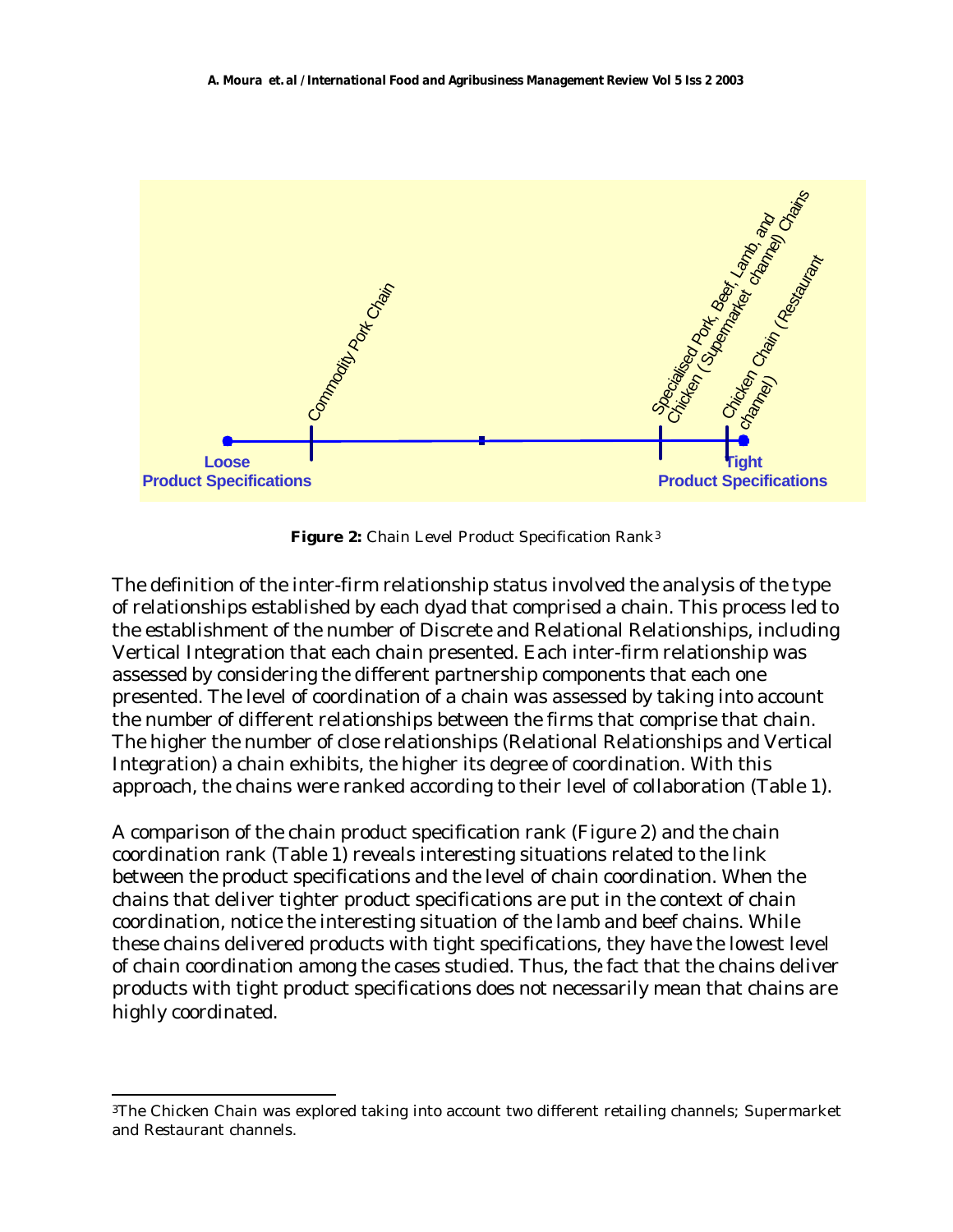| Chain #                    | N. of Discrete<br>Relationships | N. of<br>Relational<br>Relationships | N. of Vertical<br>Integration | Rank        |
|----------------------------|---------------------------------|--------------------------------------|-------------------------------|-------------|
| <b>Specialised Pork</b>    |                                 | 5                                    | 2                             | <b>More</b> |
| <b>Chicken (Restaurant</b> | $\mathbf 0$                     | 2                                    | 3                             | Coordinated |
| <b>Channel</b> )           |                                 |                                      |                               |             |
| Chicken                    |                                 |                                      | 3                             |             |
| (Supermarket               |                                 |                                      |                               |             |
| Channel)                   |                                 |                                      |                               |             |
| <b>Commodity Pork</b>      |                                 |                                      |                               |             |
| Lamb                       |                                 |                                      |                               | Less        |
| <b>Beef</b>                |                                 |                                      |                               | Coordinated |

**Table 1:** Chain Coordination Rank

In order to explain this result, it is necessary to return to the guiding propositions and to examine the chains using these propositions. The lamb and beef chains deliver meat to the New Zealand domestic fresh meat market, and some features of those industries appear to justify the unexpected combination of tight product specifications and relatively low level of coordination along the chain firms. In the first instance, these chains have access to a well-developed live animal market. Efficient farm and animal management allows beef farmers to offer animals in the open market that are high quality, particularly in terms of meat characteristics (e.g. tenderness), health status, and animal chemical treatment history. Furthermore, the size of the New Zealand beef and lamb market, due to the magnitude of the export market, also allows these chains to take advantage, not only of the overall quality, but also of the number and variety of animals on the open market. Together with this fact, Meat New Zealand (previously the New Zealand Meat Board) offers structure and know-how that allow the selection of quality meat and its conservation along the slaughtering, warehousing, distribution and retailing levels. For example, Meat New Zealand offers infra-structure that supports a quality seal (i.e. QMark) guaranteeing that the meat has been subject to tenderness tests, and food safety and quality procedures, such as the HACCP (Hazard Analysis Critical Control Points).

The specialized pork chain represents an interesting contrast to the beef and lamb chains. This chain relies on close relationships among chain firms to deliver a product exhibiting tight product specifications, as in the beef and lamb chains. In this situation, the delivery of high quality pork meat to a New Zealand domestic niche market relies on efforts of integration inside the chain. In this case, there is no availability of finished animals with the desired quality on the open market, and the chain relies on a single pork farm that applies special production procedures to guarantee high health and meat quality (e.g. tenderness) in the finished animals. In the same way, the slaughtering and meat processing stages of the chain utilize procedures that are not commonly applied in other pork chains, aiming to conserve the quality of the pork meat up to the retail level. Unlike the beef and lamb chains,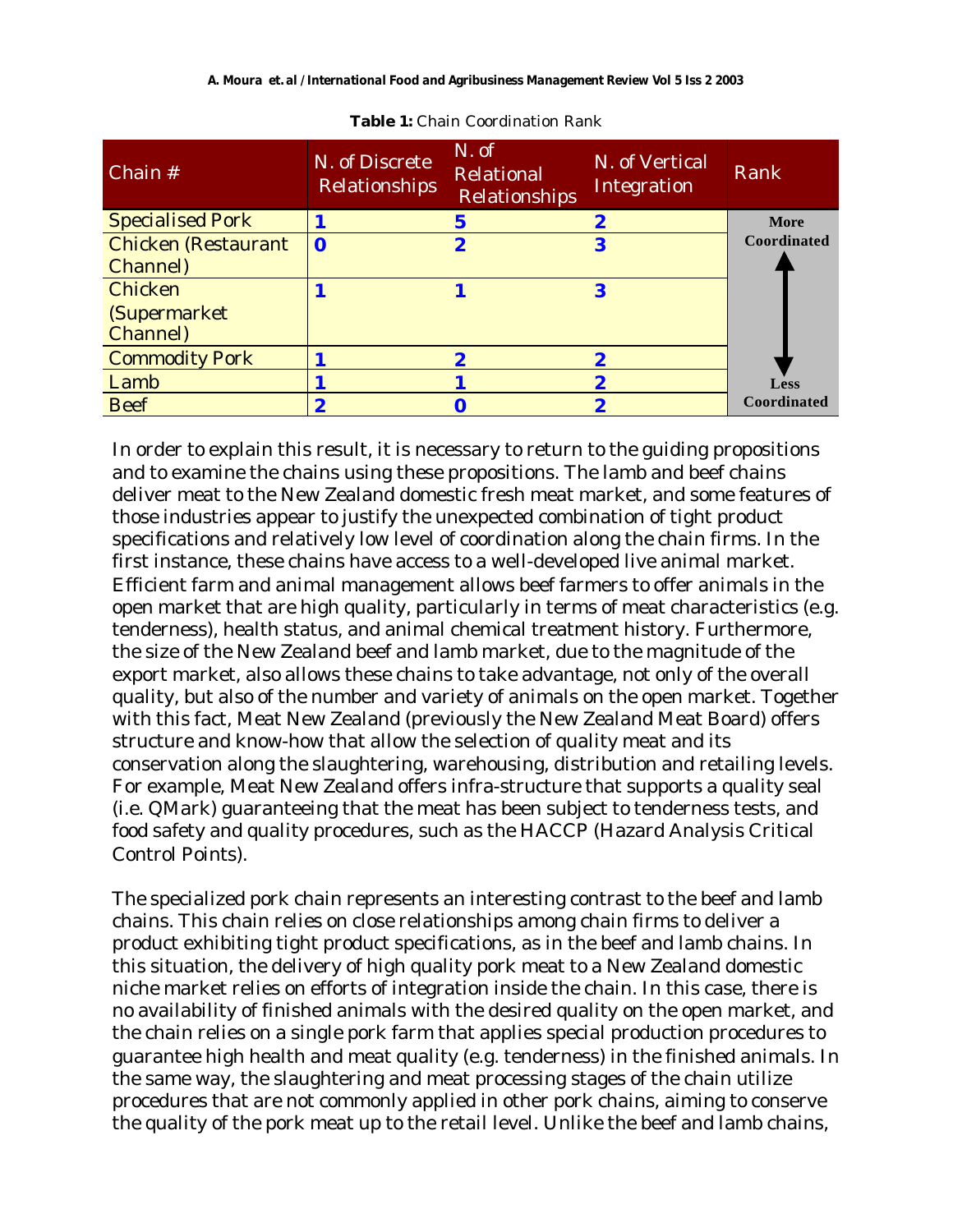the specialized pork chain cannot rely on a well-developed industry structure, since the pork industry is still in the early stages of its development. This means the specialized pork chain does not have access to a large number of quality live animals, nor a well-developed support structure like the beef and lamb chains. Therefore, this specialized chain has to utilize its own resources to reach its goal of delivering high quality pork meat to end consumers.

In summary, the case study findings revealed that tight product specifications are not necessarily associated with the development of special procedures (Proposition 1). The delivery of tight product specifications may be possible by taking advantage of industry, sector or chain infrastructure, which may already be in place to support the delivery of those specifications. In this situation there is no need for the development of special procedures to meet tight product specifications. However, where it is necessary to develop special procedures to do this, the research findings point to their presence as the key aspect affecting inter-firm relationships (Proposition 2). In the presence of, or need for special procedures, integration and closer relationships between firms makes the delivery of tightly specified products possible.

#### **5. Conclusion**

The research results revealed that the characteristics of the business processes involved in agribusiness chains appear to be a key factor affecting chains' coordination levels. The more highly coordinated chains have business processes that involved efforts (special procedures) to reach tight product specifications. Furthermore, these chains did not rely on a supporting industry structure or the presence of open markets to access product.

Taking into account the pressures on the agribusiness sector to improve quality, safety and diversity of food products, the research findings suggest that increasing chain coordination is not necessarily a natural trend for chains that intend to deliver tight product specifications. In some cases this may occur, but in others, the industry features, such as industry support and presence of open markets may mean that parts of the chains do not need to be so tightly coordinated. Future research needs to more closely examine the underlying factors leading to when and how agribusiness firms become more integrated in order to satisfy increasingly demanding customers.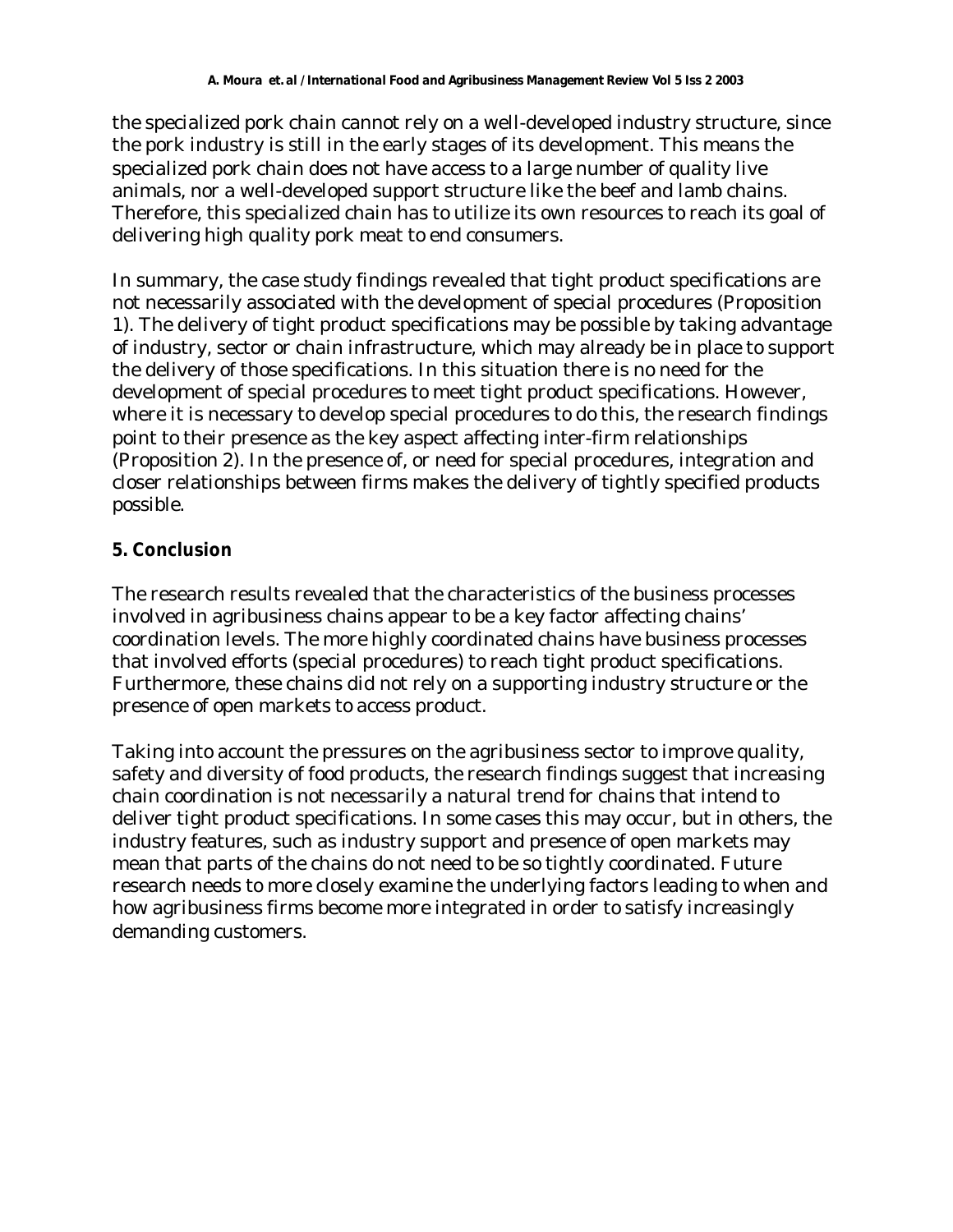#### **Reference List**

Akridge, J. T., M. D. Boehlje, D. Downey, M. A. Darroch, and K. F. Harling. 1999. Strategic positioning to manage major structural changes in the North American food and agribusiness industry. In: *Nineth Annual World Food and Agribusiness Congress,* Florence, Italy: International Food and Agribusiness Management Association (IFAMA).

Boehlje, M., L. Schrader, and J. Akridge. 1998. Observations on formation of food supply chains. In: *Third international conference on chain management in agribusiness and the food industry*, Editors G. W. Ziggers, J. H. Trienekens, and P. J. P. Zuurbier, 393-403Wageningen, The Netherlands: Department of Management Studies, Wageningen University.

Cooper, M. C., L. M. Ellram, J. T. Gardner, and A. M. Hanks. 1997. Meshing multiple alliances. *Journal of Business Logistics,* 18, no. 1: 67-89.

Copacino, W. C. 1997. *Supply chain management - the basics and beyond*. Boca Raton: St. Lucie.

Dwyer, F. R., P. H. Schurr, and S. Oh. 1987. Developing buyer-seller relationships. *Journal of Marketing,* 51, no. 2: 11-27.

Ellram, L. M., and T. E. Hendrick. 1995. Partnering characteristics: a dyadic perspective. *Journal of Business Logistics,* 16, no. 1: 41-64.

Gifford, D., L. Hall, and W. Ryan, Editors. 1998. *Chains of success - case studies on international and australian food businesses cooperating to compete in the global market*. Camberra: AGPS.

Hobbs, J. E., and L. M. Young. 2000. Closer vertical co-ordination in agri-food supply chains: a conceptual framework and some preliminary evidence. *Supply Chain Management: An International Journal,* 5, no. 3: 131-43.

IRN Limited. 2001. *Fonterra and Nestle delight in deal*.NZ: Xtra Limited. Web page, [accessed 31 August 2001 from the World Wide Web: http://xtramsn.co.nz/news/0,,3762-713034,00.html].

Laios, L., and S. Moschuris. 1999. An empirical investigation of outsourcing decisions. *Journal of Supply Chain Management,* 35, no. 1: 33-41.

 Miles, M.B., & Huberman, A.M. (1984). *Qualitative data analysis: a sourcebook of new methods*. Beverly Hills: SAGE Publications, Inc.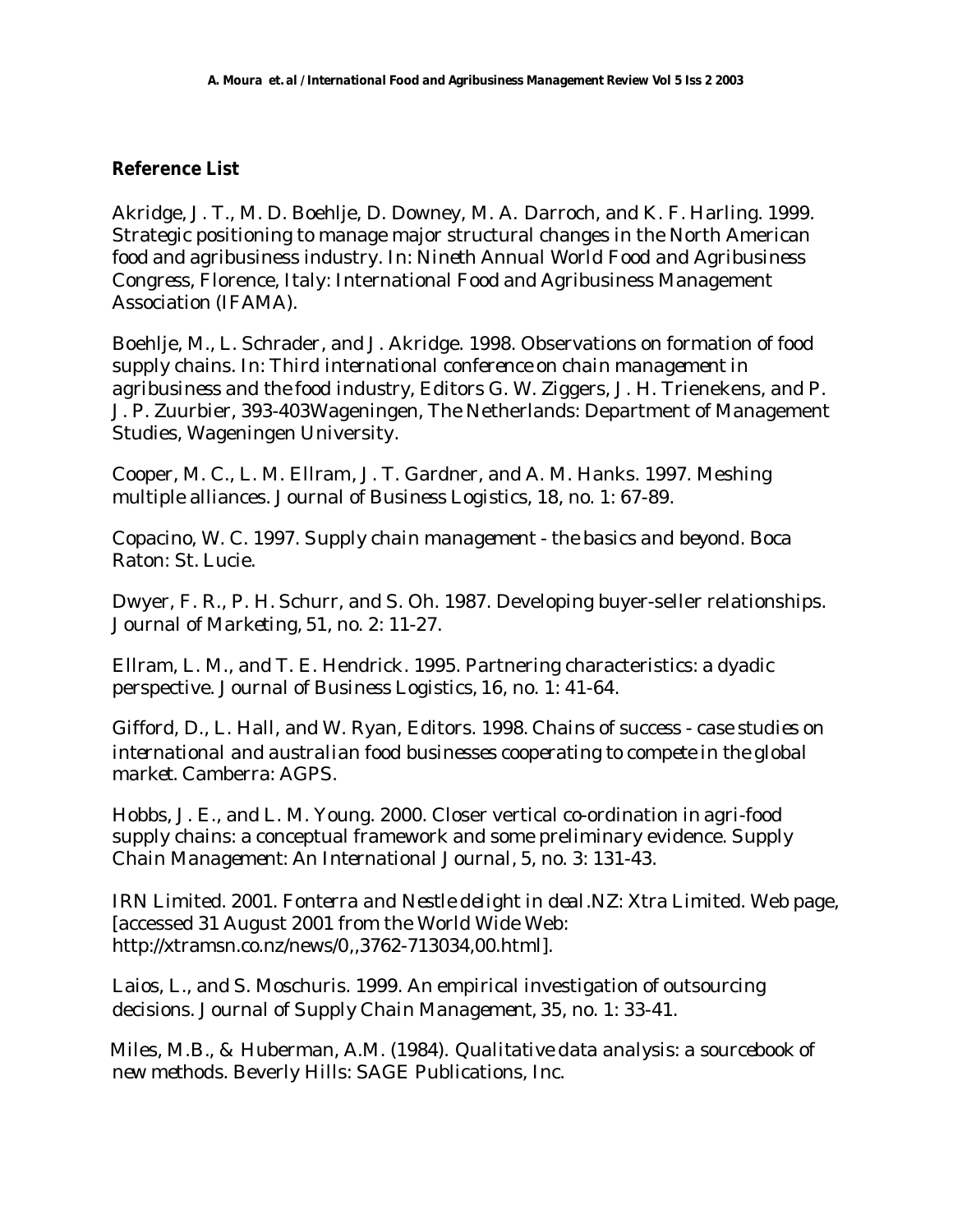Peterson, H. C., and A. Wysocki. 1998. *Strategic choice along the vertical coordination continuum*. Staff paper #98-16. Michigan State University – Department of Agricultural Economics.

Porter, Michael E. 1980. *Competitive Strategy: Techniques for analyzing industries and competitors*. New York: The Free Press.

Saxowsky, D. M., and M. R. Duncan. 1998. *Understanding agriculture's transition into the 21st century - challenges, opportunities, consequences, and alternatives.*, Report N. 181. Department of Agricultural Economics, North Dakota State University.

Sterns, J. A., D. B. Schweikhardt, and H. C. Peterson. 1998. Using case studies as an approach for conducting agribusiness research. *International Food and Agribusiness Management Review,* 1, no. 3: 311-27.

Yin, R. K. 1994. *Case study research*. 2nd ed. Thousand Oaks: Sage Publications.

## **Appendix : Brief Description of the Chains Explored**

Five chains within the New Zealand domestic fresh meat market were explored. They were a specialized pork chain, a chicken chain, a commodity pork chain, a beef chain and a lamb chain.

The specialized pork chain satisfies a niche market for top quality pork in New Zealand. The efforts performed by the chain participants are aimed at offering quality pork in terms of health attributes and eating experience to end-consumers and restaurants. In this chain, the channel coordinator (or chain captain) is the pig farmer. The supplier of weaners sells the piglets to this pig farmer, who fattens the animals. The finished animals are slaughtered and the carcass is then processed into cuts. At this stage the meat receives the brand that belongs to the pig farmer. The product is then sent to registered butcheries and restaurants, and finally reaches the end consumer. The weaner supply and meat processing levels belong to the same firm, which is responsible for receiving the orders and payment from butcheries, and paying the pig farmer.

The chicken chain studied focuses on the production of broiler meat for the New Zealand domestic market. This chain has basically the same characteristics as other New Zealand broiler chains. The fertile grandparent eggs are imported from genetic breeding companies overseas, and the breeding process for the broilers' grandparents and parents takes place in New Zealand. The day-old broiler chicks are reared by broiler growers through contracts. The finished animals are then slaughtered and undergo some extra handling (e.g. packing) or processing (e.g. marinating, and smoking). The final product is distributed to supermarkets who then sell the chicken meat, or restaurants and catering companies who further